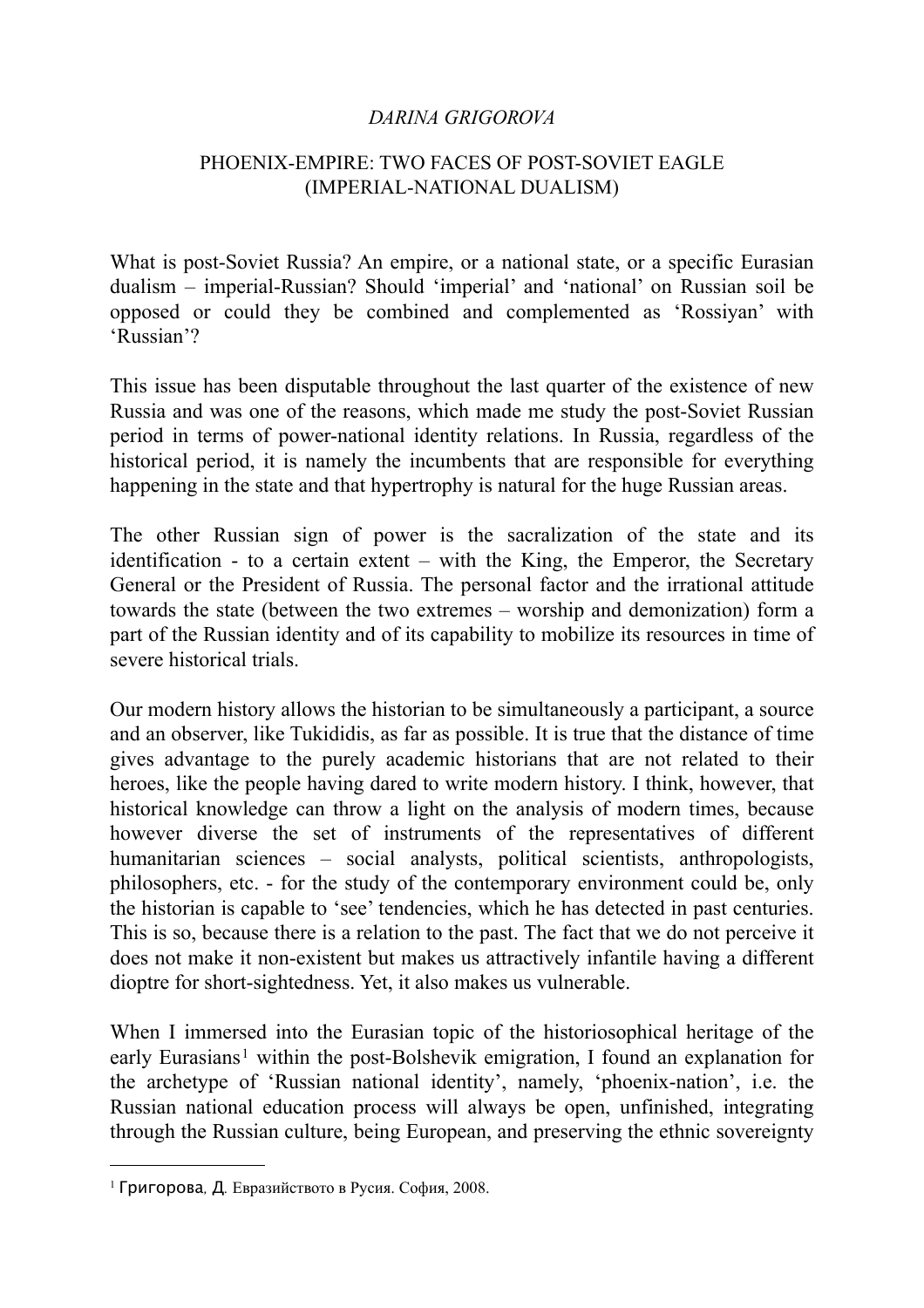of each people within Russia. It is a 'phoenix' because it is capable of recovering after historical cataclysms (1812, 1917, 1941–1945, 1991...) without elapsing into the track of European nationalism. Similarly to the Soviet-time Russian rail tracks that are broader than the European ones (a matter of national security), the ethnonational (completed) type of identity within Russian territory is incompatible with the Russian areas. It is possible to develop only within limited territories and leads to disintegration.

It is not a mere chance that Zbigniew Brzezinski maintains the theory of opposing the 'imperial' to the 'national' in Russian context in relation to post-Soviet Russia as a former empire, which should become a national state. Brzezinski goes as far as defining the Russian aristocracy of the imperial period as Baltic, German, Polish and Georgian elite ('That was elite!'), which 'had never became authentically Russian regardless of the Russian piety [he refers to the Eastern Orthodox religion] and self-identification'. In his opinion, the absence of a Russian elite persists within USSR. Under the Bolsheviks, it were 'foreigners that were in power' although there were few Russians among them and Lenin was succeeded by a Georgian<sup>[2](#page-1-0)</sup>.

If Stalin was only Georgian, former Georgian President Mikheil Saakashvili would not demolish his monument in the centre of Gori after the Colour Revolution of Roses. It is namely Stalin's policy that was anti-Lenin and pro-Russian (in national rather than in ethnic terms) for revival of the Russian idea from the second half of the 19[3](#page-1-1)0s to the end of the war<sup>3</sup>. Brzezinski provides an interpretation in the spirit of ethnocentric nationalism, which could speculatively be applied to a high number of countries with marginal nationalities, including USA (it is as if someone would challenge the American-Polish dualism of Brzezinski himself). The curious thing in this case is the tendency that is imposed and not its academic precision.

Post-Soviet Russia is indeed faced with the task of solving the crisis of the national identity and emerging from the debate of 'saving the empire or construction of a national state<sup>'[4](#page-1-2)</sup> as of the beginning of the 1990s.

<span id="page-1-0"></span><sup>2</sup> *Russia is going to a very difficult process of recovering it's own national identity. Russia for a long time has an Empire but elite was mostly from the Baltic states and the Germany… from Poland, Georgia – that was elite! not authentically Russian even though Russia's religiously and in terms of identity.*  Zbigniew Brzezinski on Russia and Ukraine, Center for Strategic and International Studies, CSIS, December 19, 2014. <http://csis.org/multimedia/zbigniew-brzezinski-russia-and-ukraine>

<span id="page-1-1"></span><sup>3</sup> Вдовин*,* А*.*И*.,* Зорин В*.*Ю*.,* Никонов*,* А*.*В*.* Русский народ в национальной политике ХХ век. М., 1998, 211–278.

<span id="page-1-2"></span><sup>4</sup> А *policy of 'empire saving' versus one of 'nation-building':* Dunlop, John B. *Rise of Russia and the Fall of the Soviet Empire*. Princeton University Press, 1995, p. 287; *Russia's future as a liberal democratic country precludes her transformation into a Russian national state:* Anatoly M. Khazanov. Ethnic Nationalism in the Russian Federation. *Daedalus,* Vol. 126, 3 (Summer, 1997), p. 139.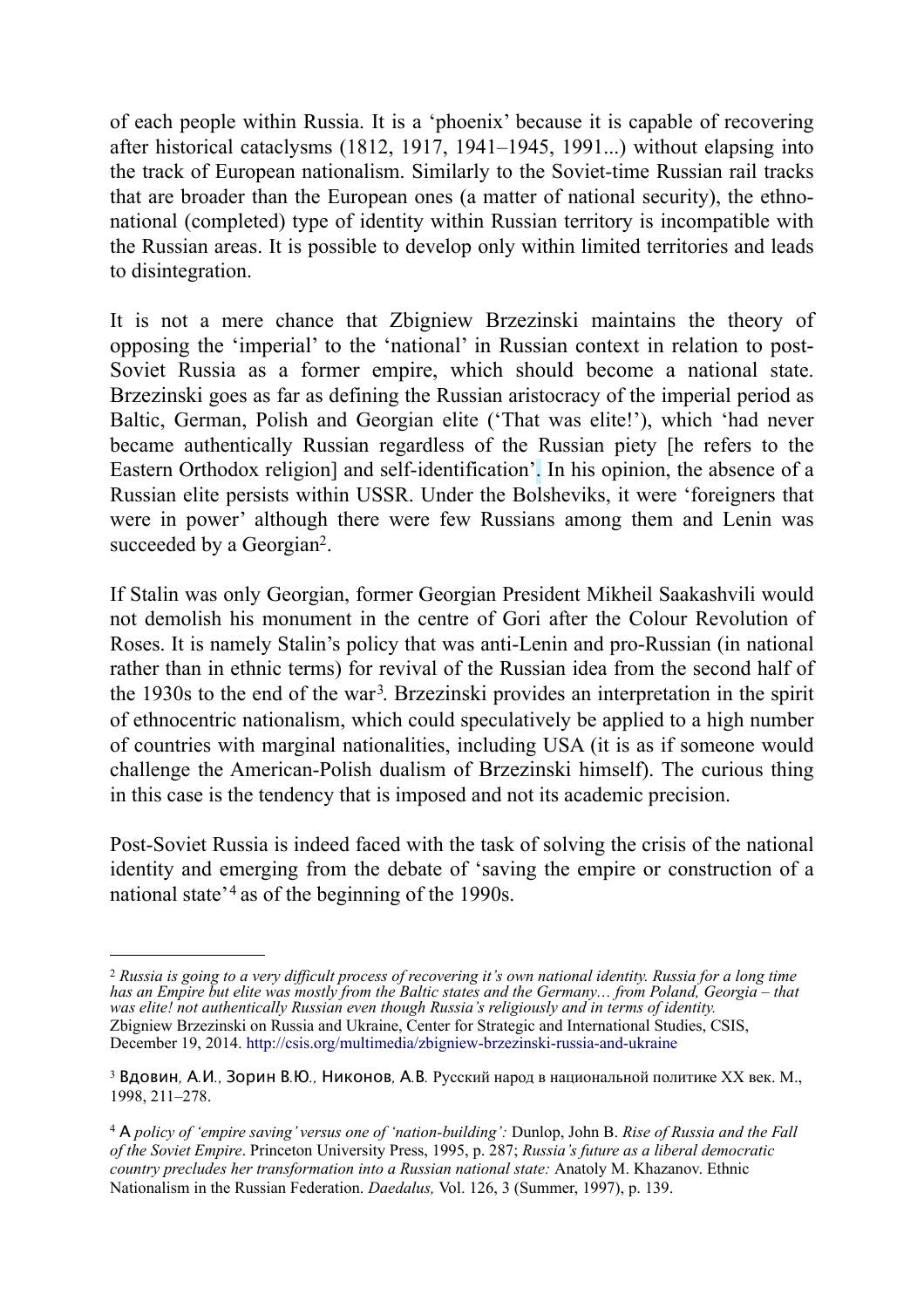This was prompted by the disappearance of the 'Soviet' one in 1991. Actually, I am not sure of the 'disappearance' of the Soviet identity – not from the point of view of the live psychology of the so-called 'sovki' but because of the most important characteristic feature of the Soviet nation as a winner-nation after 9 May 1945. Until then, there were only Soviet citizens but not a national community.

The navel string between new Russia and USSR is not the geopolitical space including over 20 million Russians but the Victory Day, which so far has been the only holiday uniting all layers of the Russian society regardless of their political or other differences. It is namely for this reason that Russia's geopolitical opponents propose a 'mild' version of depreciation of 9 May with the theory about identity between Nazism and Stalinism being imposed on a large scale (the ones that are still confined to the thinking of the Cold War period would also add Putinism).

The idea about the European Parliament decision as of 23 September 2008 to proclaim 23 August an European Day of Remembrance for Victims of Stalinism and Nazism came from the Baltic countries and Poland (the latter quite forgetting the fact that after the 1938 Munich Conference, with the approval of the European Great Powers, Hungary, along with Germany invaded Czechoslovakia. Likewise, Russia 'does not remember' 17 September 1939, as well as the fact that the war became Great Patriotic for USSR only after 22 June 1941). 'The fight for people's hearts' and, sometimes, their minds is an invariable part of human history.

The effect of such comparisons is at first glance like the wrapping of public buildings by artist Christo: the thin cloth covers the stone building and, although it does not destroy it, it makes it invisible. You should remember it so as to wish to remove the curtain, whether word, pictorial or digital.

# *Periodization of post-Soviet Russia*

The author's periodization, offered in this book, is from 8 December 1991 to 16 March 2014. The starting point of post-Soviet Russia, which I have accepted is eloquent – the Belovezha Accords, whereby Russia, Ukraine and Belarus denounced the agreement on the establishment of USSR (it is quite another issue whether the three republics had a legitimate power to determine the fate of the federation but the fact is irreversible).

In order to determine an end date, if it is not just a jubilee aspiration towards convenience – a habit of history writers, who handle linear sections of time easier than multidimensional outlines – it should be related to a factor influencing both the domestic and the foreign policy of Russia, on the one hand, and, on the other, having strong historical momentum during the following periods (historical in the meaning of presence – if it is not depicted by history, it does not exit).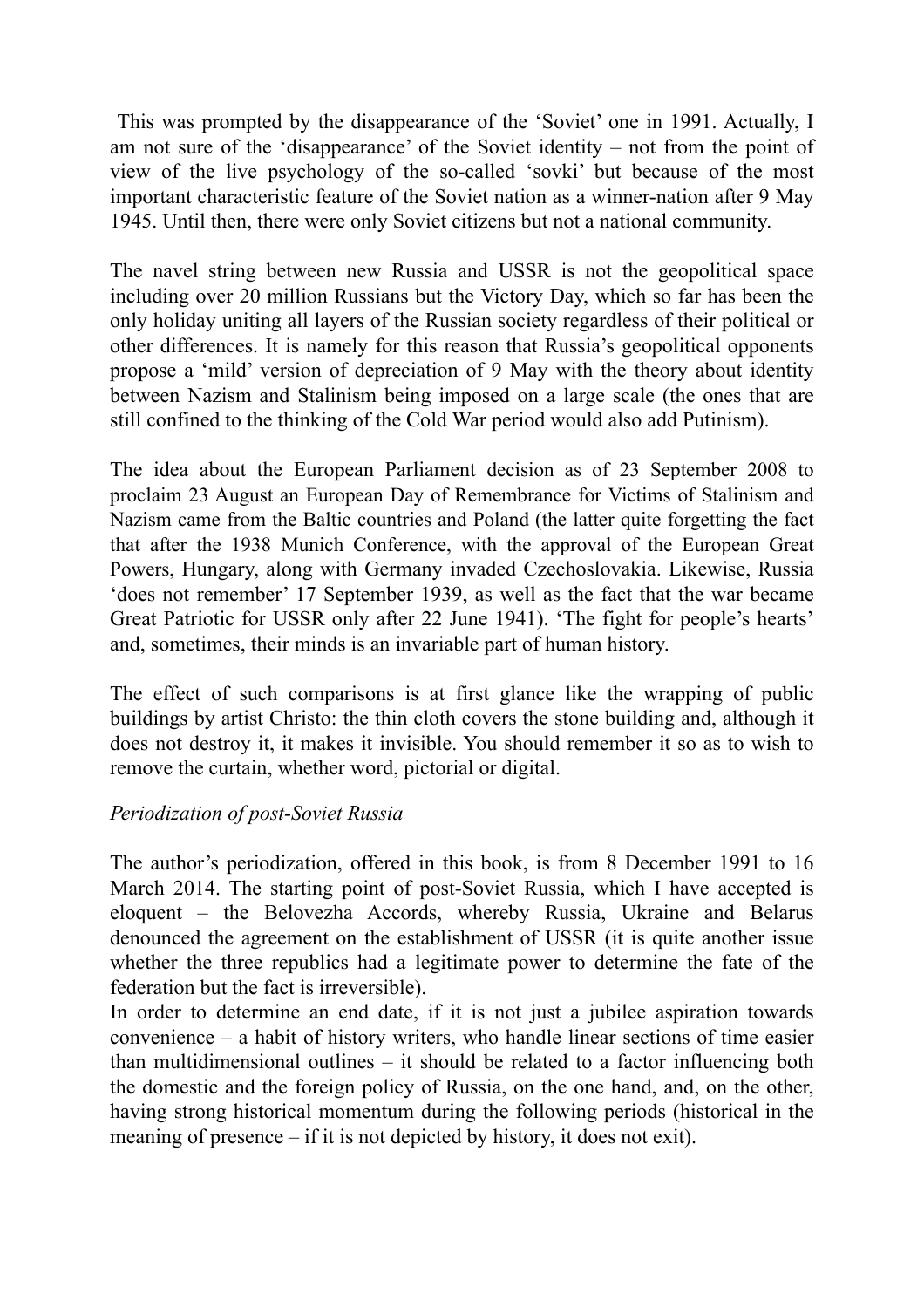In my opinion, the most meaningful end point for post-Soviet Russia is the polite accession<sup>[5](#page-3-0)</sup> of Crimea on 16 March 2014 because it is not just a symbolic act of actual restoration of the position of a Great Power, lost by Russia in 1991, but an event with a strong resonance in the Russian society in its post-Soviet history. Crimea will be a starting point not only of the end of the post-Soviet area but will also set the beginning of the Eurasian one because it coincides with the integration processes having resulted in the formation of the Eurasian Economic Union of Russia, Kazakhstan and Belarus in January 2015 (later joined by Armenia, likely to be followed by Kyrgyzstan).

In his annual report before the Duma in April 2012, Vladimir Putin said that the end of the post-Soviet period has come<sup> $6$ </sup> (1991–2012). It was rather an end of his premiership and smooth transition to the presidency. However, does the 'Putin era', as they call Russia as of 1999, coincide with the post-Soviet era? I would not agree because Putin is a successor and a select of Yeltsin, who set the beginning of the presidential post-Soviet Russian republic in a Soviet style – by shooting at Parliament (1993).

While the process of Eurasian economic integration began in 2000, the geopolitical change in the Russian orbit - from a country 'defeated in the Cold War'[7](#page-3-2) to a Great (although regional) Power - was formally announced by Putin in his Munich speech in 2007. It was not a mere chance that the first direct confrontation between Russia and USA occurred in the next year – during the August war of 2008 (it would be more precise to call it 'Georgian-Ossetin-Russian' war and not just 'Georgian-Russia' as there were three parties involved).

The second external test for geopolitical turbulence emerged in Russia after Putin's decision to run for a third term as President in 2012. It occurred again in the following year but this time at the most sensitive place on the Federation's border, in Ukraine – the Majdan in 2013–2014. Two integration projects clashed on Ukrainian land: the Eurasian one (regional, of Russia) and the trans-Atlantic one (global, of USA). It is to determine the situation in the next century and is a fight

<span id="page-3-0"></span><sup>5</sup> I have chosen namely the term of 'polite accession' because the international law treats it in the same way as the 'right to self-identification' (exercised in the referendum of March 2014, which, albeit disputed dier to the lack of a sufficient number of international observers, showed the happiness of the return of the Russians – an undoubted majority of the Crimean population - to their homeland. The term 'annexation' is also correct, if referred to 'the right of soverignty of the state borders' but it cannot actually change anything and remains a matter of a legal and geopolitical position. The Unification of the Kingdom of Bulgaria and Eastern Rumelia was also an 'annexation' from a Turkish perspective.

<span id="page-3-1"></span><sup>6</sup> Владимир Путин*.* Постсоветский период в жизни России завершен, впереди новый этап развития страны. – ИТАР—ТАСС, 11 апреля 2012 г.<http://itar-tass.com/arhiv/542941>

<span id="page-3-2"></span><sup>7 &</sup>quot;Распад СССР и крах советской модели был воспринят Западом как свидетельство его безоговорочной правоты *-* моральной*,* исторической*,* экономической*":* Федор Лукьянов. Европа, которую мы потеряли. – Российская газета, 05.11.2014. Федеральный выпуск № 6523 (251).<http://www.rg.ru/2014/11/05/lukjanov.html>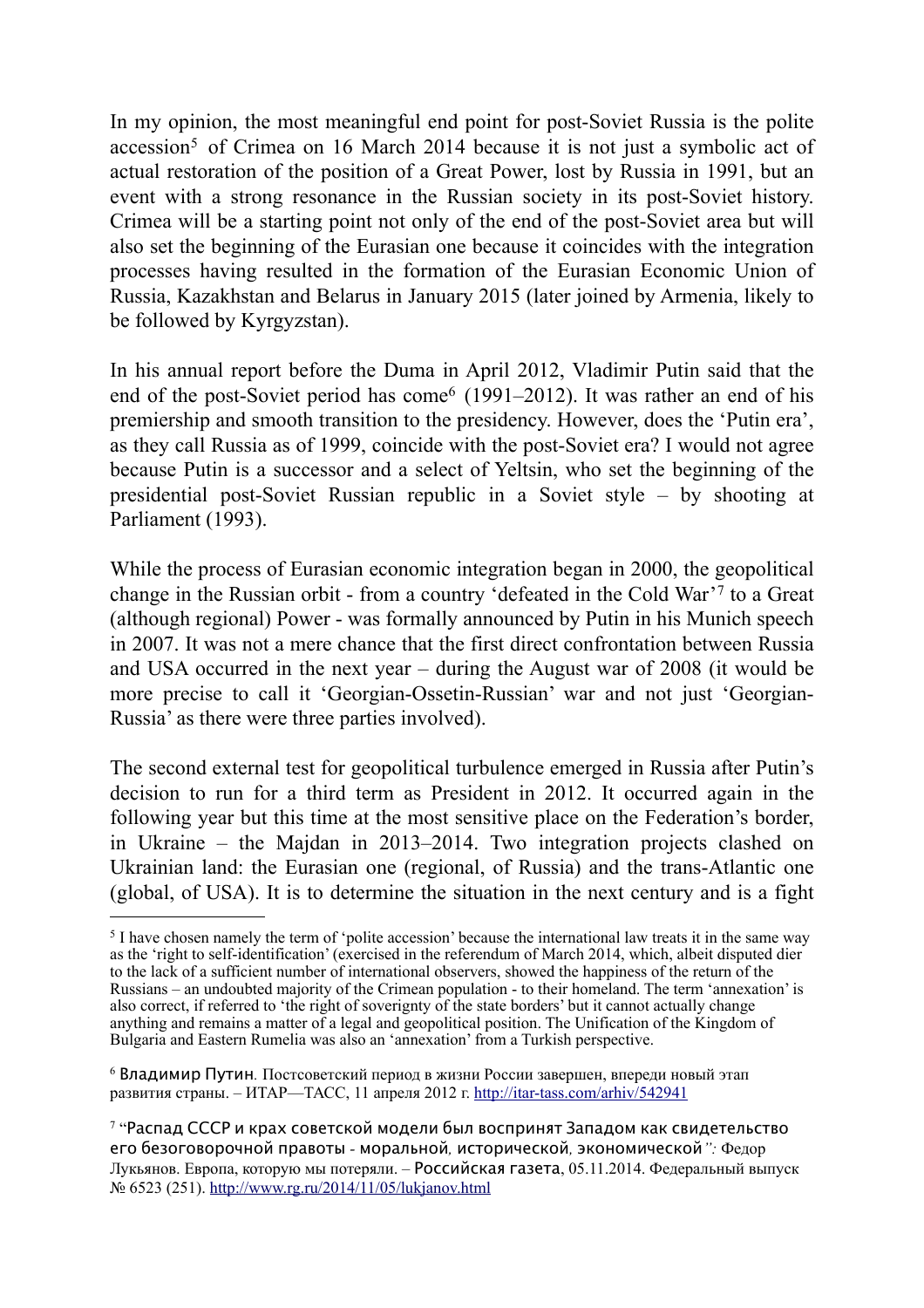for the Old Continent, faced with a choice between a Trans-Atlantic agreement with USA and a 'Big Europe', from Vladivostok to Lisbon, with Russia.

While Russia's Eurasian project is regional (the European Union plus the newlyestablished Eurasian Economic Union on the principle of multipolarity, in partnership with BRICS, etc.), the Trans-Atlantic project is global (USA plus EU, plus Eurasia, after the fragmentation of Russia, being the wealthiest region in terms of resources and closest to Asia, with faster economic growth than Europe, on the principle of corporate monopolarity). China will stay with the winner in order to outlive it.

The accession of Crimea (March 2014) is a historical fact, which not only separates post-Soviet from Eurasian Russia but also marks the end of the 'long 20th century' and the beginning of the 21st one, when the integration projects will dominate over the national one.

#### *Geopolitical-Eurasian identity of post-Soviet Russia: Big Europe or Big Eurasia?*

In his brochure *The New World Order* (1940), Herbert Wells says that before 1914 his generation imagined that the Franco-German War (1870-1871) and the Russo-Turkish War (1877-1878) were the 'final conflicts between Great Powers' and that a 'balance of power' had been established<sup>8</sup>. In 1940, at the beginning of WWII, Wells called it 'the Chamberlain-Hitler war'[9,](#page-4-1) and the League of Nations, which failed to prevent the conflict, 'the opiate of liberal thought in the world'.

How did the English fiction writer see the world order: as 'practical unification', 'the end of the period of the sovereign states', 'an age of transition' and a 'fundamental need of revolutionary reconstruction'[10.](#page-4-2) For Wells, the concept of 'revolution; is not so much romantically idealized but rather perceived as an inevitable change for a 'profound social revolution, profounder event than the

<span id="page-4-2"></span>10 H.G. Wells. *The New World Order*, 1940.

<span id="page-4-0"></span><sup>8</sup> H.G. Wells. *The New World Order*, 1940.

*<sup>&</sup>quot;I think that in the decades before 1914 not only I but most of my generation—in the British Empire, America, France and indeed throughout most of the civilised world—thought that war was dying out.*

*So it seemed to us. It was an agreeable and therefore a readily acceptable idea. We imagined the Franco-German War of 1870-71 and the Russo-Turkish War of 1877-78 were the final conflicts between Great Powers, that now there was a Balance of Power sufficiently stable to make further major warfare impracticable".*

<span id="page-4-1"></span><sup>9</sup> H.G. Wells. *The New World Order*, 1940.

*<sup>&</sup>quot;The war, the Chamberlain-Hitler War, is being waged so far by the British Empire in quite the old spirit. It has learnt nothing and forgotten nothing. There is the same resolute disregard of any more fundamental problem.*

*<sup>[...]</sup> For all that period the League of Nations has been the opiate of liberal thought in the world".*

*<sup>&</sup>quot;...we are living in the end of a definite period of history, the period of the sovereign states. As we used to say in the eighties with ever-increasing truth: "We are in an age of transition"; "The war is incidental; the need for revolutionary reconstruction is fundamental".*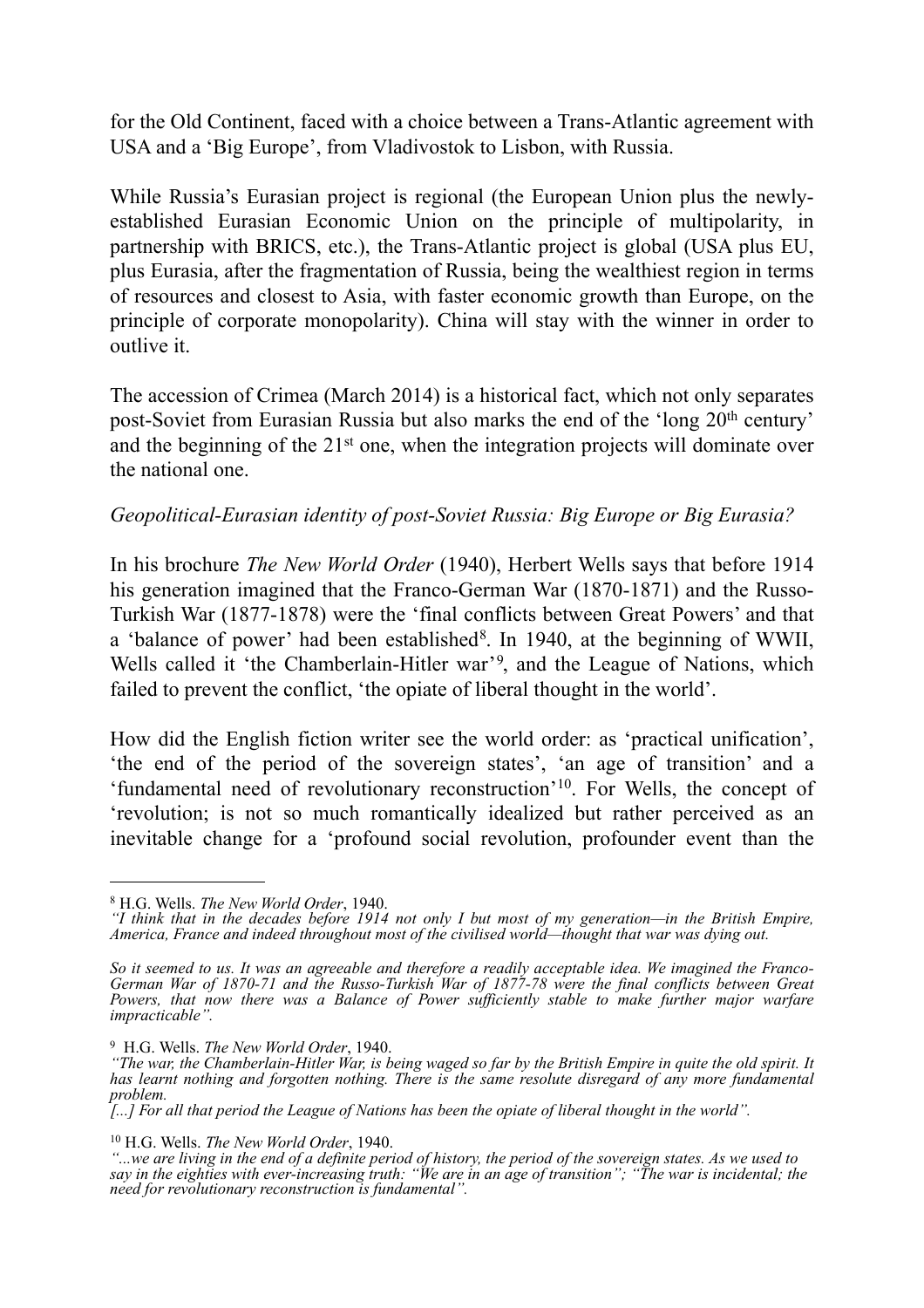revolution attempted by the Communists in Russia' (for him, the latter has failed due to 'impatience, violence […] intellectual insufficiency'); 'The cosmopolitan revolution to a world collectivism, which is the only alternative to chaos' with a declaration for human rights $11$ .

For Herbert Wells, however, 'collectivism' is synonymous with 'globalism' This is an English-styled globalism. New redistribution of the wealth of the Earth transpire behind the beautiful outlines of a new world order protecting the human rights. This is the consecutive re-colonization that we now witness in the epoch of 'globalism'. In his book *Russia in the Shadows*, H.G. Wells shares his personal impressions from the Bolshevik revolution. He points out the reason for the West's disappointment from the October 1917 events: 'The collapse of the civilized system in Russia into peasant barbarianism means that Europe will be cut off for many years from the mineral wealth of Russia, and from any supply of raw products from this area, from its corn, flax, and the like. It is an open question whether the Western Powers can get along without these supplies. Their cessation certainly means a general impoverishment of Western Europe.'[12.](#page-5-1)

The colonial attitude of the West to the East (Russia-Eurasia) did not change even after the cold phase of the Cold War (I use the term 'phase' because, after 1991, the Cold War did not end but was transformed as geopolitical confrontation and competition, which is inevitable in the history of international relations and can be divided into phases but not finalized). The Eurasian project of post-Soviet Russia is a reaction to this reserved stereotype of colonial interest to the East. It is a response to the English (American)-styled globalization, on the one hand, and, on the other, it is a specific Eurasian version (ЕEU) of the European-styled globalization (EU).

The perception of EEU (Eurasian Economic Union) as a neo-Soviet project is a fruit of the 'Russian complex' of the West (Russia is huge, mysterious and unpredictable), on the one hand, and, on the other, a matter of competition  $$ economic and geopolitical – for the resources of the wealthiest region of Eurasia. Herbert Wells defines this complex with the British as 'chronic Russophobia with regard to their vast apportions in the East'[13.](#page-5-2)

<span id="page-5-0"></span><sup>11</sup> H.G. Wells. *The New World Order*, 1940.

<sup>&</sup>quot;*Political federation, we have to realise, without a concurrent economic collectivisation, is bound to fail. The task of the peace-maker who really desires peace in a new world, involves not merely a political but a profound social revolution, profounder even than the revolution attempted by the Communists in Russia. The Russian Revolution failed not by its extremism but through the impatience, violence and intolerance of its onset, through lack of foresight and intellectual insufficiency. The cosmopolitan revolution to a world collectivism, which is the only alternative to chaos and degeneration before mankind, has to go much further than the Russian…".*

<span id="page-5-1"></span><sup>12</sup> Герберт Уэллс. Россия во мглe. – В: Собрание сочинений в 15 ти томах. Том 15. Москва, 1964, с. 99. <http://lib.ru/INOFANT/UELS/russia.txt>

<span id="page-5-2"></span><sup>13</sup> H.G. Wells. The New World Order, 1940.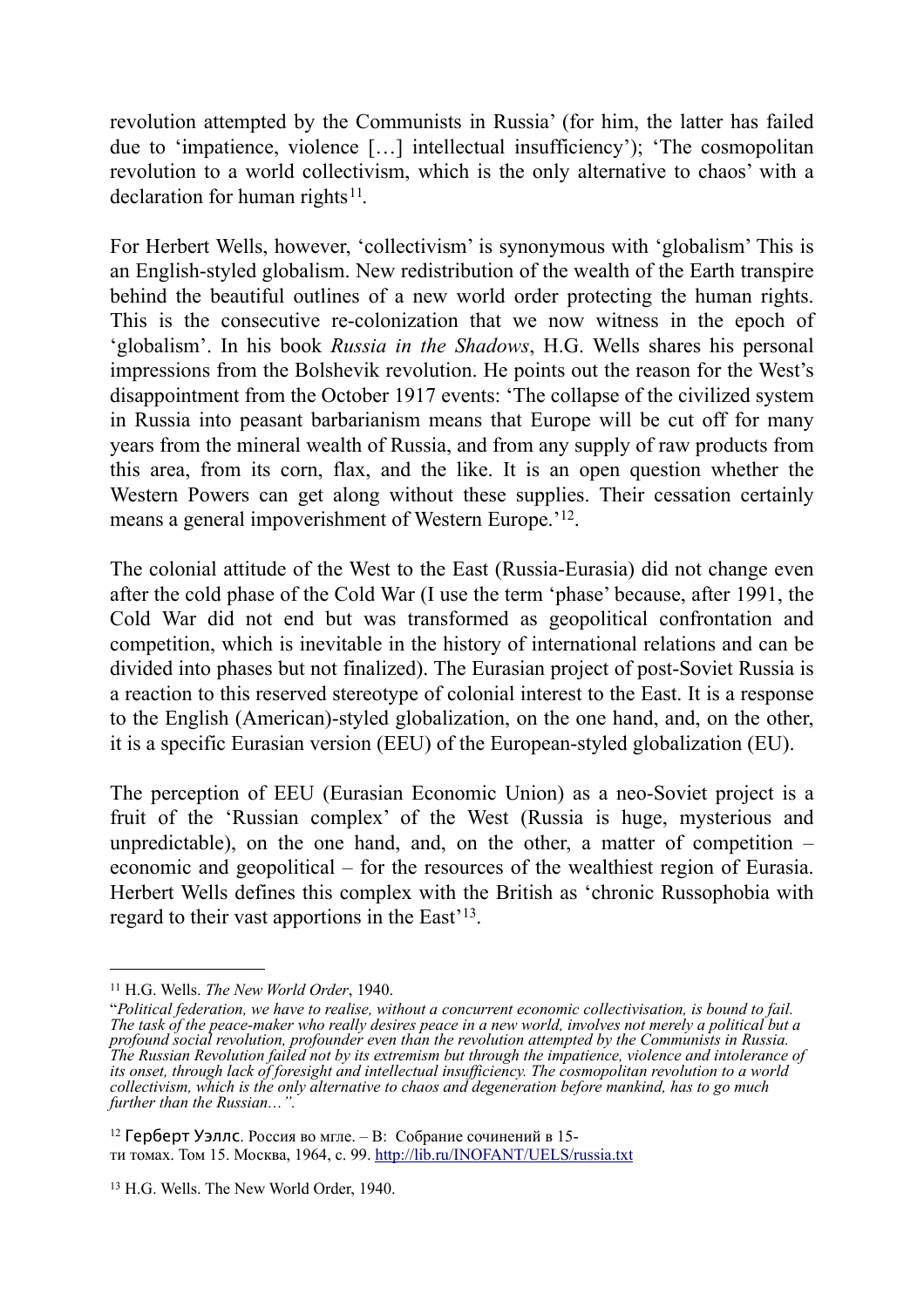From Russian perspective, there is the mirror 'European complex', which is to be traced back in the 18th century during the Europeanization and modernization under Peter I. Europe mostly as a cultural concept. It has always been a benchmark of national identification for the Russian social thinkers, whether positive (Westernoriented Liberals) or negative (Slavophils, Pochveniks-Conservatives and Westernoriented Socialists). This specific intellectual schizophrenia of the 'Eastern' and the 'European' in the Russian national self-awareness among the intellectuals has persisted in modern Russia as well.

Russia's Eurasian geopolitical identification is also related to the reaction of the neo-liberal wave of depersonalization of nations and the traditional family as a norm of conduct. The East, as an important component of Russia and a conservative guardian of the patriarchal society, even after its modernization by the Soviet authority in the style of the *White Sun of the Desert*, can in no way accept this neoliberal attempt for destruction of the national identity and its transformation into a corporate one, nor the depersonalization of the traditional family in an automated society of elfs, Conchitas and other images, close not only to the show business in Eurasia but not to the public norms. Conservatism, however, is not an ideology either of Russia or of any of the EU member states, i.e. this is the other major difference with the USSR as there is no ideological doctrine.

The Eurasian project of the geopolitical identity is also a reaction to the mild de-Christianization of the European Union. Europe is a Christian civilization and culture but the European Union denied to make this fundamental principle formal but rather began a mild policy of gradual marginalization of the Christian values through the neo-liberal model multiculturalism, giving up the Christian model of multiculturalism. Europe's de-Christianization will inevitably lead to de-Europeanization of the Old Continent because the European high culture is a symbiosis of Antiquity and Christianity (the topics in painting, music, architecture, etc.) unless this tendency is changed. The Eurasian project is also a reaction to the de-Christianization in the Middle East (in a hard and, unfortunately, irreversible version through the physical destruction of ancient Christian cultures).

The Eurasian project is a reaction to the Salafi Islam, particularly regarding the current quasi-terrorist Islamic State. It is a part of the strategy of discrediting the Islam as a traditional religion, its polititicization and depersonalization (within a few month in 2014, the international Islamic formation destroyed Sufi cemeteries, mosques (not only Shia but Sunni as well) and everything, related to the Arab culture. The only thing they accept is the black flag. Any other trace of civilization is subject to destruction in their formal ideology and a policy of genocide against Yazidis, Assyrians and other ancient nationalities on these lands.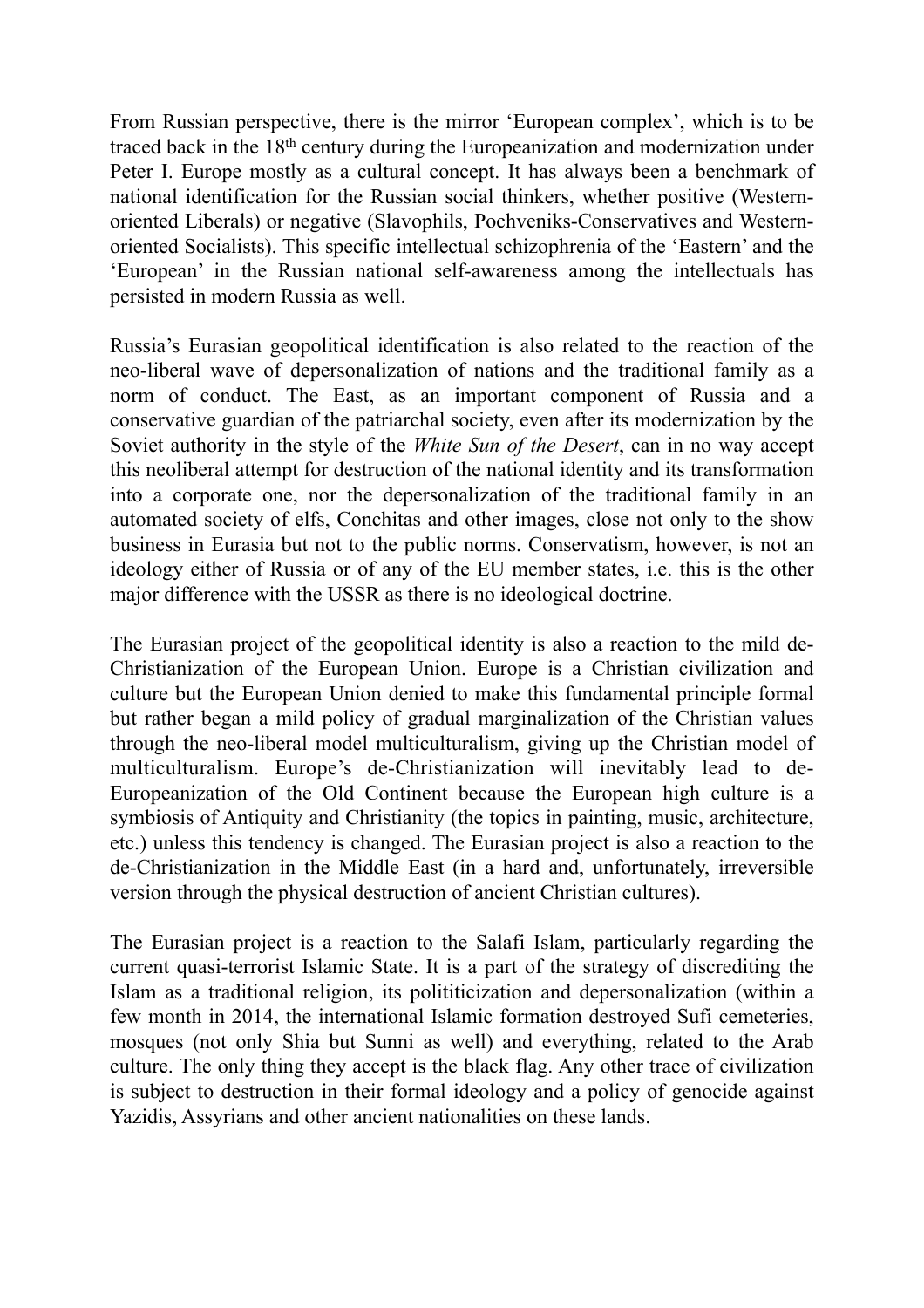The danger from this tendency affects mostly Russia and Kazakhstan. The Tatarstan youth in Russia are an object to Salafi interest. In the recent years there have been targeted murders of moderate Imams and their replacement with radical ones. The local youth receive their training in Cairo and other religious centres, from which they return having acquired a specific idea about Islam, which is quite remote from its moderate version in Tatarstan; Russia will only now try to set up its own educational Islamic centres in order to stop this wave of neophytes with unpredictable political actions but this would take time. Kazakhstan, on its part, is jeopardized by the Islamism of its southern neighbour, Uzbekistan.

It is interesting to see the place of Soviet identity in post-Soviet Eurasia. In Russia, Kazakhstan and Belarus, there are three different views of the Soviet history in terms of post-Soviet identity. Russia, on the one hand, has kept the melody of the Soviet anthem of 1943 because this is the music of victory, 9 May, a sacral holiday for all Russians and Rossiyans, irrespective of their national identity, social differences, from the whole political spectrum. On the other hand, however, Russia is afraid of the Soviet past outside the Great Patriotic War and does not observe 7 November any longer. It was unsuccessfully replaced with 4 November (which, although meant as a Day of Unity, has acquired the opposite connotation due to the Russian marches). This escape from 7 November is pointless (even in the new concept of the textbook of Russian history the term 'Great October Revolution' and the preceding 'February Revolution' are removed and summarized as 'Great Russiyan Revolution').

The date, 7 November, marks the birth of a new community, which – after 9 May 1945 - evolved into a Soviet nation with the awareness of a winner-nation. The Soviet Union has an attractive image for the Western society due to its active and intelligent propaganda. In many respects, due to the existence of USSR, Western Europe has gradually introduced a social policy and the idea about a social state. The purpose was not to imitate USSR but to make sure that the European society would not wish to have its own Soviet Union. This has brought more humanity into Europe and it was not a mere chance that after the end of the Cold War the Western European citizens began abandoning the social idea. Yet, the denial of 7 November in post-Soviet Russia is the serial example of a Chaadayev-styled attitude towards one's own history – excessively critical self-denial to the extreme.

Belarus, on its part, accepts the whole Soviet heritage: it not only sacralizes WWII but also observes the Day of the October Revolution. Besides, the day of the liberation of Minsk from the Nazis (3 July) is a national holiday. The Eurasian Union can guarantee the sovereignty of Belarus and the other member states if it begins functioning in accordance with its original design: as an economic and pragmatic union of equals and not as a neo-Soviet project, as demonically presented by the Western analysts, threatened by its competition. The lack of own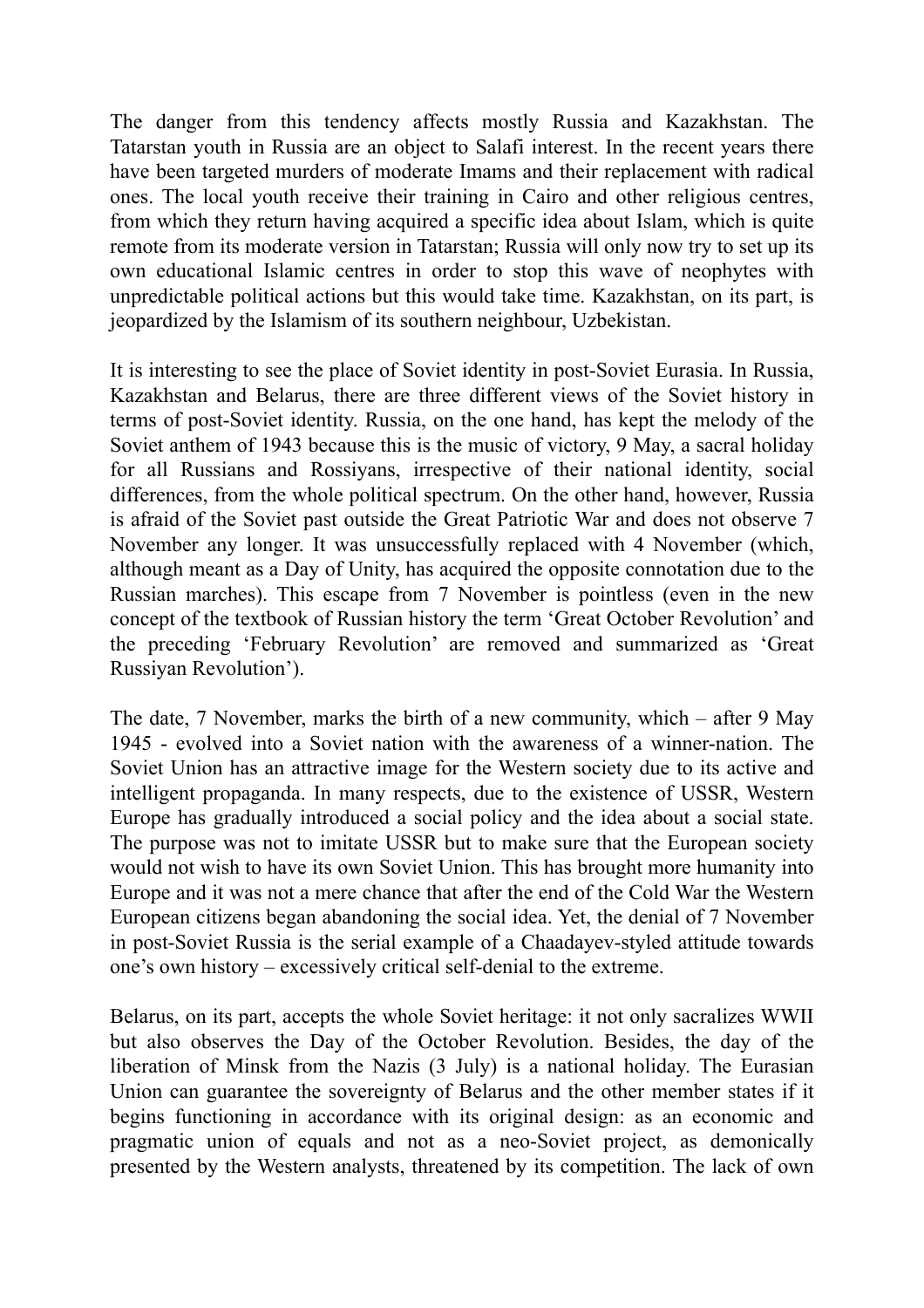gas transmission system on the territory of Belarus and its circumventing by North Stream serve to a certain extent as a guarantee for this country's soverignty.

One of the reasons for the external provoking of the Ukrainian crisis is namely the gas connection between Russia and Europe and the US struggle to replace Russia from the European market and its remodeling after the US one through the signing of the Trans-Atlantic Free Trade Agreement. USA also wants to make the EU dependent on shale gas, deposits of which are to be found in Southeastern Ukraine as well.

Geopolitically, economically and culturally, the European Union is close to the Eurasian one, but we are about to see whether Europe will run from Lisbon to Vladivostok in line with the Russian strategy, covering also Belarus, being an European country with Slav-Baltic culture, complementing the Russian one, which can serve as a bridge between Russia and Europe thus taking the role, which Ukraine failed to play.

Kazakhstan is most moderate regarding its Soviet past: there is no sacralization of USSR, as in Belarus. However, it marks 9 May and, at the same time, maintains the historical memory about the camps with magnificent museums. It does not follow the example of Ukraine, which has focused on the complex of the victim, presenting the Holodomor [hunger extermination] as a national genocide but instead shows it as perennial policy for all Soviet peoples covered by the collectivization. Kazakhstan does not forget 16 December 1986, when the special unit, along with Interior Ministry troops, acting on order by Mikhail Gorbachev, busted severely a rally of the Kazakh intellectuals in Almati, which protested the appointment by Kremlin of an outsider (Gennady Kolbin) for First Secretary of the Communist Party of the Republic. It is not accidental that 16 December has been chosen as Independence Day in Kazakhstan. In the meantime, Nazarbayev perceives USSR as 'our former common country'[14](#page-8-0).

The fact that all three regimes – of Lukashenka, Putin and Nazarbayev – are authoritarian in a specific sphere allows to compensate for the 'tough historical deadlines' with operational fastness of decision-making, which is unattainable for the parliamentary democracies, requiring procedural time. The problem with the authoritarian regime is the choice of a successor of power, which creates interregnum contributing to the political crisis but this specific situation is inevitable and surmountable.

<span id="page-8-0"></span><sup>14 &</sup>quot;Мы же, республики бывшего Союза, историей и судьбой подготовлены к единому сообществу. Нам присущи одни формы и механизмы связей и управления, общий менталитет, многое другое". – Выступление Нурсултана Назарбаева в МГУ им. М.В. Ломоносова. 1994. [http://yeurasia.org/](http://yeurasia.org/nazarbaev_msu_1994/) nazarbaev msu 1994/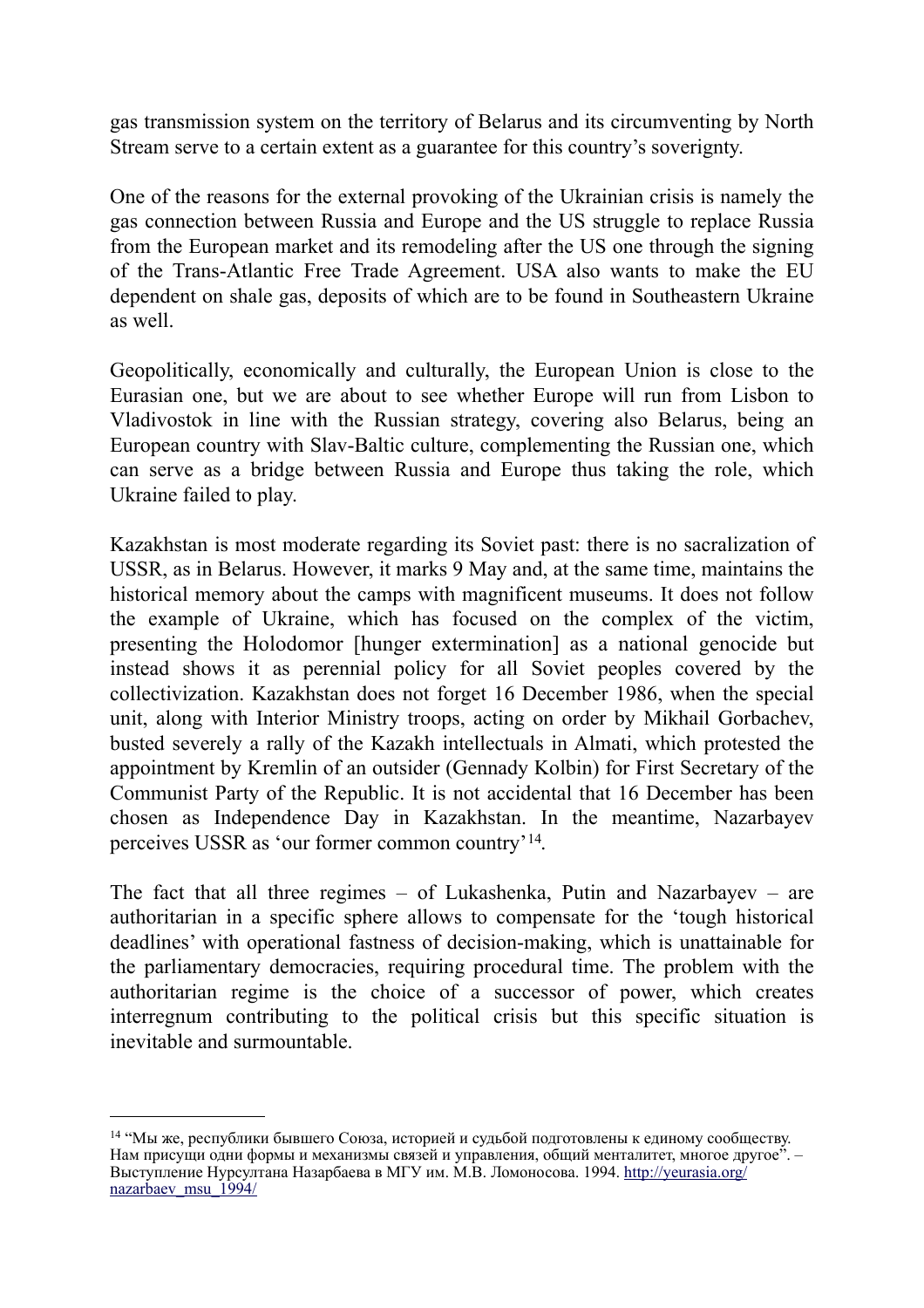The linguistic dualism in Belarus and Kazakhstan having preserved the status of the Russian language equalizing it with their national languages predetermines the fact that the Russian should be main communication language of the future Eurasia – lingua franca.

# *Where is the East in Russia's post-Soviet identity?*

The East is geopolitically identical with Russia, which is Eurasian, as its project of regional integration and even globalization for a part of the post-Soviet area (mostly the Eastern one). On the other hand, Russia's geopolitical vector is oriented towards the West having as its ultimate goal the Big Europe – from Lisbon to Vladivostok. The same area could also be called 'Big Eurasia' but it has been preserved as 'Big Europe' in the post-Soviet geopolitical lexis because the Russian cultural identity is European. In this context, the concept of 'European identity' is important because since 1991 there has been a trend of suggesting that the 'Eastern European identity' is second-rate compared to the 'Central European' or the 'Western European' ones.

The concept of 'Eastern Europe' is only geopolitical and is related to the Soviet sphere of influence in the Eastern Bloc in the period from WWII to 1991. The concept of 'Central Europe' is not less political. It is often relayed in order to isolate the Belarusians and the Ukrainians from the 'East' (or Russia). However, for the time being, it remains artificial with the former and painful with the latter. The culture is either European or not and any other addition – Western, Eastern, Central, etc. – is geopolitical. For Russia, the East has been present in the Russian culture only after its Europeanization (in this respect, the East is an endless source of enrichment of the Russia and, through it, of the European culture).

East is a conservative component of the Russian national identity, which is religious (Eastern Orthodox spirituality in harmonic co-habitation with all traditional religions in Russia) and which is traditional (as a model of the family) and even largely patriarchal as a behaviour.

The East is within the Eurasian statehood of Russia (strong centralization, which is inevitable due to the huge territory) and, therefore, the political system involves educational authoritarianism combined with Eurasian democracy and oligarchic capitalism; the sacralization of the state is an important part of the Russian identity. The state should invoke pride – otherwise the Russians could themselves destroy it. The Russian history of the 19<sup>th</sup> and the 20<sup>th</sup> centuries has shown that noone could conquer or destroy Russia from the outside (1812, 1941–1945) but Russia can destroy itself, if it wishes (1917, 1991). It should not be forgotten, however, that, while Russia has not been defeated by the West, the East has destroyed it once (Ancient Rus by the Tatar-Mongols).